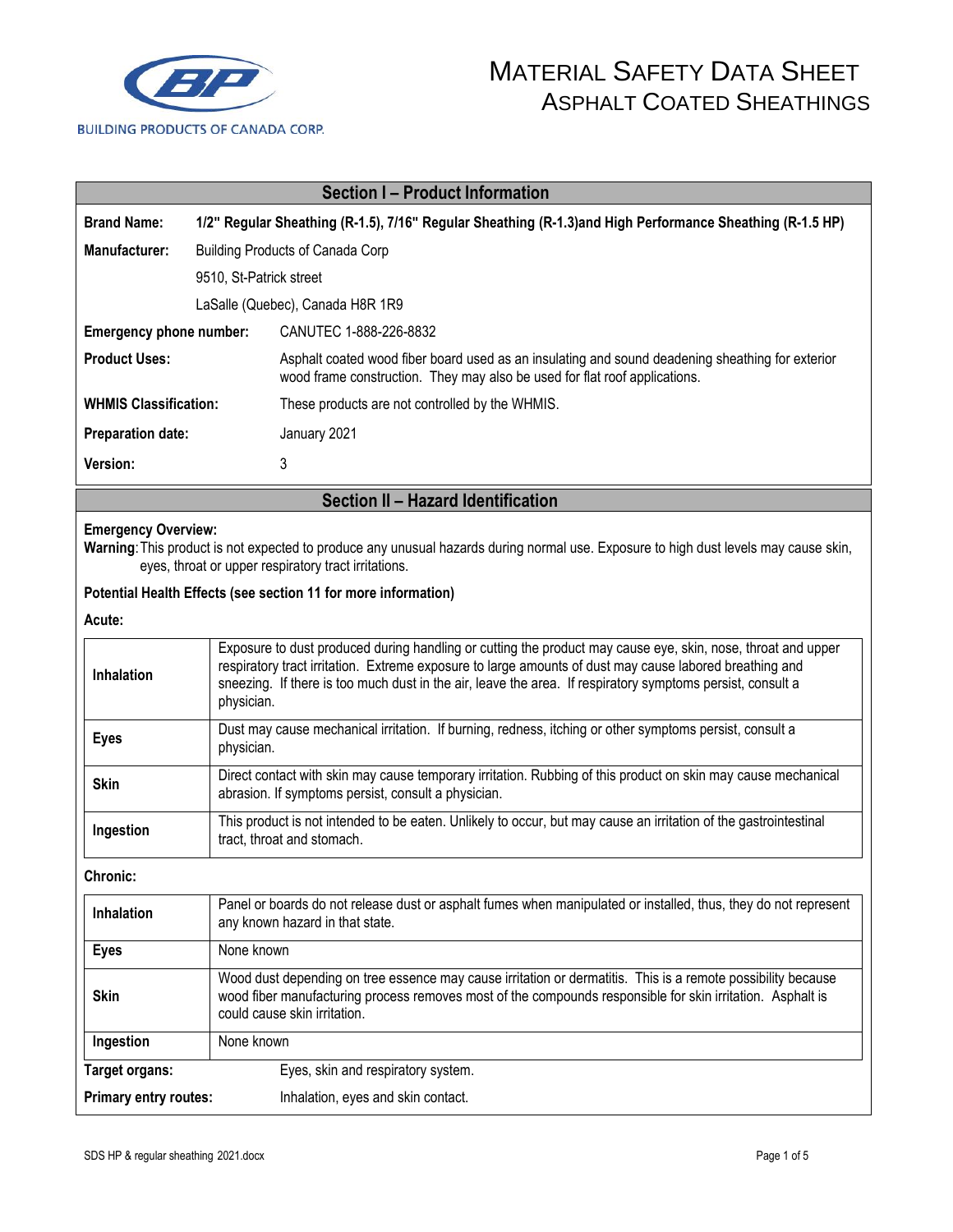

| Carcinogenicity, teratogenicity, embryotoxicity, mutagenicity: This product has no carcinogenic, teratogenic, mutagenic, or embryotoxic<br>known effects. |                            |            |                               |            |
|-----------------------------------------------------------------------------------------------------------------------------------------------------------|----------------------------|------------|-------------------------------|------------|
| Component                                                                                                                                                 | <b>IARC</b>                | <b>NTP</b> | <b>ACGIH</b>                  | CAL-65     |
| Wood Fiber                                                                                                                                                | Not Listed                 | Not Listed | Not Listed                    | Not Listed |
| <b>Starch</b>                                                                                                                                             | Not Listed                 |            | Not Listed                    | Not Listed |
| Wax                                                                                                                                                       | Not Listed                 | Not Listed | Not Listed                    | Not Listed |
| Wood Dust from sawing                                                                                                                                     | Carcinogenic to<br>Human   | Not Listed | Confirmed Human<br>Carcinogen | Cancer     |
| Asphalt fumes (8052-42-4)                                                                                                                                 | Carcinogenic to<br>animals | Not Listed | Suspected Human<br>Carcinogen | Not Listed |

### **Section III – Composition/ Information on ingredients**

| Component        | CAS No.         | EC No.    | Weight % |
|------------------|-----------------|-----------|----------|
| Wood Fiber       | Mixture         | Mixture   | >93      |
| Starch           | $9005 - 25 - 8$ | 232-679-6 | <4       |
| Wax              | 8002-74-2       | 232-315-6 |          |
| Oxidized asphalt | 64742-93-4      | 265-196-4 | < 5      |

The components declared herein are not considered hazardous components as per WHMIS, OSHA and 29 CFR 1910.1200 legislations.

As per OSHA and WHMIS the above product is considered a consumable item and do not require a SDS or MSDS. However we want to disclose as much as possible information relating to health and safety, to ensure that the product is handled and used properly. This SDS contains valuable information for safe handling and proper use of the product. This SDS should be retained and available for employees and other users.

#### **Section IV – First aid measures**

**Inhalation:** In case of inhalation of gas or vapor, remove person to fresh air. If breathing is difficult or ceases, administer oxygen. If symptoms persist, consult a physician. **Skin contact:** Wash skin with soap and water. If irritation persists, consult a physician. **Eye contact:** Flush eyes with water for 15 to 20 minutes. If irritation persists, consult a physician. **Ingestion:** This product is not intended to be eaten. Ingestion is unlikely to occur. If ingestion occurs, consult a physician.

**Medical conditions which may be aggravated**: Pre-existing respiratory and lung diseases such as bronchitis, emphysema or asthma. Pre-existing skin conditions such as rashes and dermatitis.

**Notes to the physician:** This product is a mechanical irritant, acute exposure is not expected to produce any chronic health effect. Treatment should be aimed at alleviating symptoms.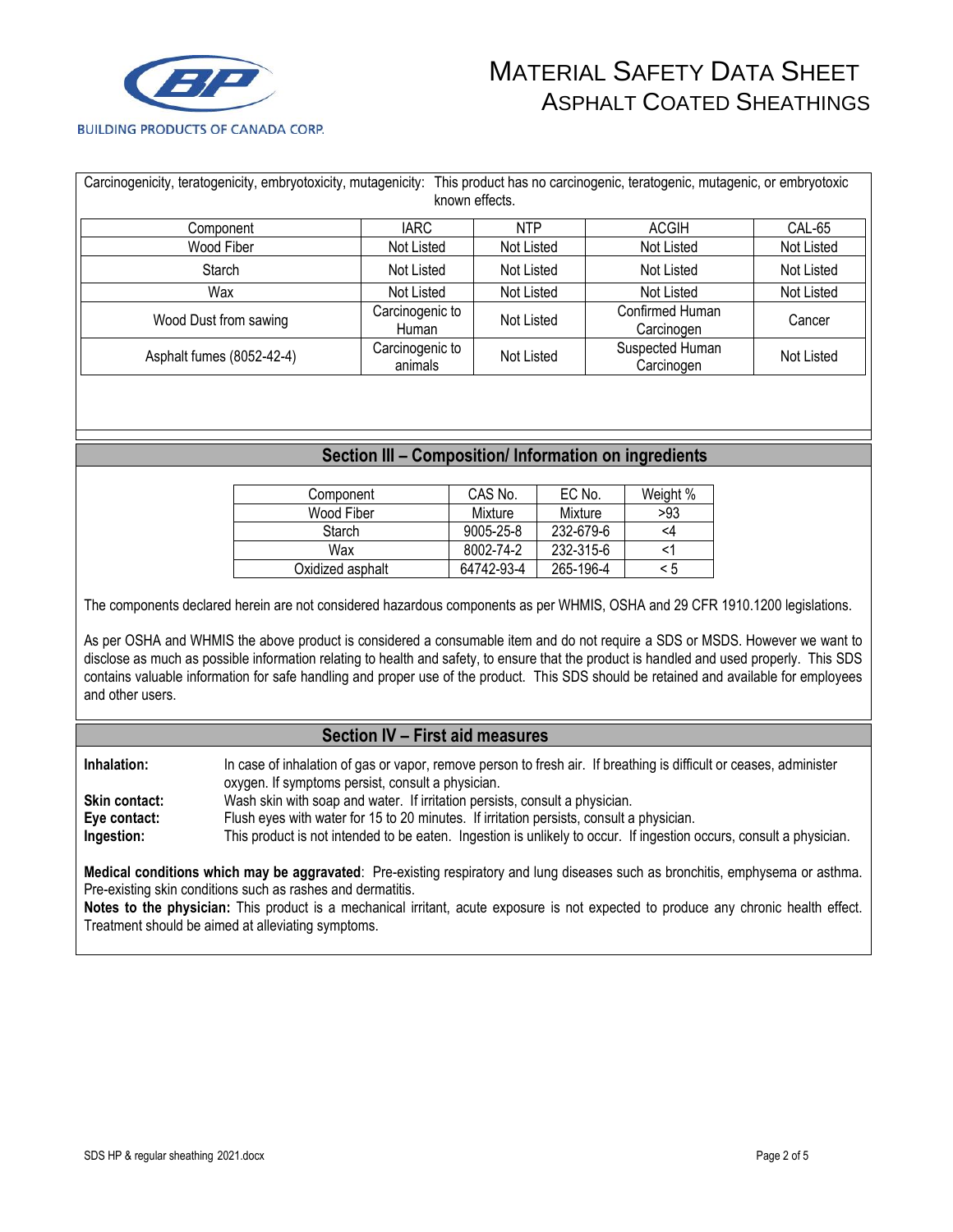

| Section V - Fire Fighting measures                                                                                                                                                                                                                                                                                                                                                                                                                                                                                                                                                                                                                                                                                                         |                                                                                                                                                                                                                                                                                                      |                                                                                                                                 |                 |                                    |                                  |  |
|--------------------------------------------------------------------------------------------------------------------------------------------------------------------------------------------------------------------------------------------------------------------------------------------------------------------------------------------------------------------------------------------------------------------------------------------------------------------------------------------------------------------------------------------------------------------------------------------------------------------------------------------------------------------------------------------------------------------------------------------|------------------------------------------------------------------------------------------------------------------------------------------------------------------------------------------------------------------------------------------------------------------------------------------------------|---------------------------------------------------------------------------------------------------------------------------------|-----------------|------------------------------------|----------------------------------|--|
| Flash Point:<br>Auto-Inflammation Temperature:<br>Flammable Limits in air:                                                                                                                                                                                                                                                                                                                                                                                                                                                                                                                                                                                                                                                                 |                                                                                                                                                                                                                                                                                                      | 200°C (wood dust)<br>$>300^{\circ}$ C<br>Upper Flammable Limit (UFL):<br>No object<br>Lower Flammable Limit (LFL):<br>No object |                 |                                    |                                  |  |
| B2 (DIN 4102)<br>Flammability Classification:<br>Rate of Burning<br>Not Determined<br>Specific Dangers<br>When in contact with an ignition source, wood dust can be an explosion hazard.<br>Combustion products:<br>Fire gives off normal combustion products.<br>Fire Fighting Agents:<br>Use dry powder, foam and water spray or appropriate extinguishing media for surrounding materials on<br>fire.                                                                                                                                                                                                                                                                                                                                   |                                                                                                                                                                                                                                                                                                      |                                                                                                                                 |                 |                                    |                                  |  |
| Fire Fighting Procedures:                                                                                                                                                                                                                                                                                                                                                                                                                                                                                                                                                                                                                                                                                                                  |                                                                                                                                                                                                                                                                                                      | Wear self-contained breathing apparatus and full protective clothing (see section 8).                                           |                 |                                    |                                  |  |
|                                                                                                                                                                                                                                                                                                                                                                                                                                                                                                                                                                                                                                                                                                                                            |                                                                                                                                                                                                                                                                                                      | Section VI - Accidental release measures                                                                                        |                 |                                    |                                  |  |
| Containment:<br>Clean-up:<br>Disposal:                                                                                                                                                                                                                                                                                                                                                                                                                                                                                                                                                                                                                                                                                                     | No special measure.<br>No special measure.<br>The finished product is a wood-based solid. Follow all local, municipal, provincial, state and federal<br>regulations. To remove, use standard means approved for disposal. Dispose in a landfill or use any<br>other method prescribed by regulation. |                                                                                                                                 |                 |                                    |                                  |  |
|                                                                                                                                                                                                                                                                                                                                                                                                                                                                                                                                                                                                                                                                                                                                            |                                                                                                                                                                                                                                                                                                      | Section VII - Handling and storage                                                                                              |                 |                                    |                                  |  |
| Handling:<br>Dust can form an explosive mixture in air. Provide appropriate exhaust ventilation at machinery and at<br>places where dust can be generated. Use personal protective equipment as required (see section 8).<br>Avoid frequent or prolonged inhalation of wood dust. Wear the appropriate respiratory protection<br>against dust in poorly ventilated areas and if TLV is exceeded (see Sections 2 and 8). Use good safety<br>and industrial hygiene practices. Avoid contact with humidity and water. Presence of water may lead<br>to mold growth.<br>Store flat, in a dry, well ventilated place and away from sources of excessive heat. Product should be<br>Storage:<br>protected from the weather and direct sunlight. |                                                                                                                                                                                                                                                                                                      |                                                                                                                                 |                 |                                    |                                  |  |
| Section VIII - Exposure controls/personal protection                                                                                                                                                                                                                                                                                                                                                                                                                                                                                                                                                                                                                                                                                       |                                                                                                                                                                                                                                                                                                      |                                                                                                                                 |                 |                                    |                                  |  |
|                                                                                                                                                                                                                                                                                                                                                                                                                                                                                                                                                                                                                                                                                                                                            |                                                                                                                                                                                                                                                                                                      | Component<br>Wood Fiber                                                                                                         | Weight %<br>>85 | TLV ( $mg/m3$ )<br>Not established | PEL $(mg/m3)$<br>Not established |  |
|                                                                                                                                                                                                                                                                                                                                                                                                                                                                                                                                                                                                                                                                                                                                            | Starch                                                                                                                                                                                                                                                                                               |                                                                                                                                 | $5$             | 10                                 | Total: 15<br>Respirable: 5       |  |
|                                                                                                                                                                                                                                                                                                                                                                                                                                                                                                                                                                                                                                                                                                                                            | Wax fumes                                                                                                                                                                                                                                                                                            |                                                                                                                                 | ---             | $\overline{2}$                     | $\overline{2}$                   |  |
|                                                                                                                                                                                                                                                                                                                                                                                                                                                                                                                                                                                                                                                                                                                                            | Wood Dust from sawing                                                                                                                                                                                                                                                                                |                                                                                                                                 |                 | 0.5                                | Total: 5<br>Respirable: 5        |  |
|                                                                                                                                                                                                                                                                                                                                                                                                                                                                                                                                                                                                                                                                                                                                            | Asphalt fumes                                                                                                                                                                                                                                                                                        |                                                                                                                                 | ---             | 0.5                                | Not established                  |  |
| <b>ENGINEERING CONTROLS:</b> Provide sufficient ventilation, i.e., enough to control airborne dust levels. Use ventilation to keep dust                                                                                                                                                                                                                                                                                                                                                                                                                                                                                                                                                                                                    |                                                                                                                                                                                                                                                                                                      |                                                                                                                                 |                 |                                    |                                  |  |

**ENGINEERING CONTROLS:** Provide sufficient ventilation, i.e., enough to control airborne dust levels. Use ventilation to keep dust concentrations below permissible exposure limits. If cutting or trimming with power tools, dust collectors and local ventilation should be used. Avoid unnecessary exposure to dust and handle with care. Keep work area clean of dust by using an industrial vacuum cleaner with high efficiency filter or wetting down area with water. Never use compressed air and avoid dry sweeping.

If engineering controls are not possible, use safety glasses, gloves and dust respirator mask. Wear a NIOSH/MSHA approved respirator with cartridges in poorly ventilated areas or if TLV is exceeded.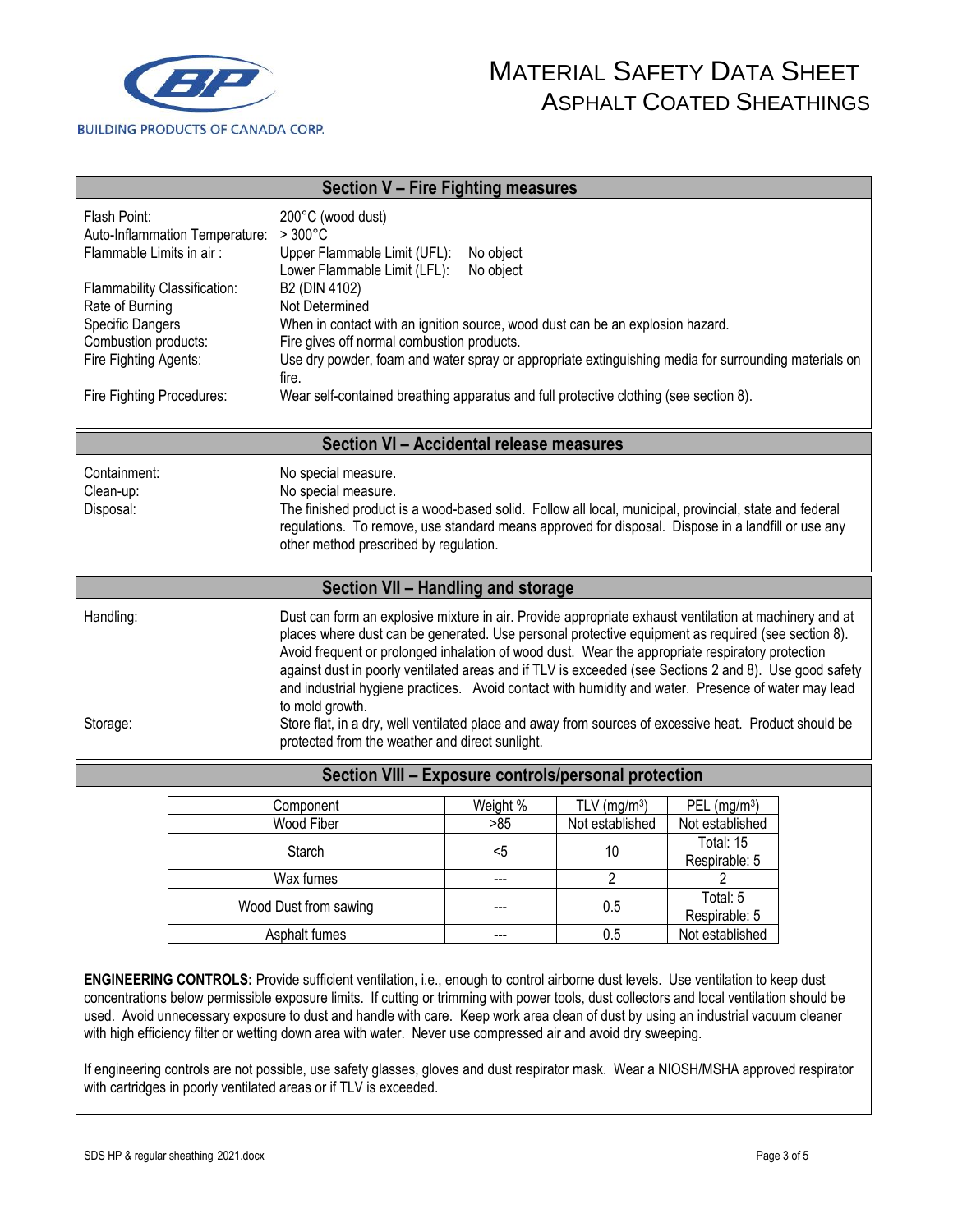

| Section IX - Physical and chemical properties                                                                                                                                                                                                                                |                                                                                                                                                                                                                                                                                                                                                                                                                      |  |  |  |
|------------------------------------------------------------------------------------------------------------------------------------------------------------------------------------------------------------------------------------------------------------------------------|----------------------------------------------------------------------------------------------------------------------------------------------------------------------------------------------------------------------------------------------------------------------------------------------------------------------------------------------------------------------------------------------------------------------|--|--|--|
| Appearance at 25°C:<br>Odor:<br>pH:<br>Density:<br><b>Melting Point:</b><br>Freezing Point:<br><b>Boiling Point:</b><br>Evaporation Rate:<br>Vapor Tension:<br>Vapor Density:<br>Relative Density (water = $1$ ):<br>Solubility:<br>Decomposition Temperature:<br><b>VOC</b> | Solid<br>Neutral<br>No object<br>Not Available<br>No object<br>No object<br>No object<br>No object<br>No object<br>No object<br>< 1<br>Insoluble in water<br>Not measured<br>None                                                                                                                                                                                                                                    |  |  |  |
| Section X - Stability and reactivity                                                                                                                                                                                                                                         |                                                                                                                                                                                                                                                                                                                                                                                                                      |  |  |  |
| Stability:<br>Condition to avoid:<br>Incompatibility:<br>Hazardous Polymerization<br>Hazardous Decomposition                                                                                                                                                                 | Stable.<br>Contact with moisture and humidity may alter the product and even cause some mold development.<br>None known<br>Will not occur<br>The decomposition products are those expected from wood. These decomposition products may<br>include carbon oxides ad carbon particles. Thermal-oxidative degradation of wood produces irritating<br>fumes and gases.                                                   |  |  |  |
|                                                                                                                                                                                                                                                                              | Section XI - Toxicological information                                                                                                                                                                                                                                                                                                                                                                               |  |  |  |
| Acute Effects:<br>Chronic Effects/Carcinogenicity                                                                                                                                                                                                                            | None are known for the product. However, direct contact with any dust, including wood dust, can<br>mildly irritate mucous membranes of your nose and eyes. None are known for the product.<br>None are known for the product. However, repeated contact with wood dust can cause skin irritation,<br>dermatitis or respiratory sensitization or irritation, because of the quinolic content of some wood<br>essence. |  |  |  |
| <b>Section XII - Ecological Information</b>                                                                                                                                                                                                                                  |                                                                                                                                                                                                                                                                                                                                                                                                                      |  |  |  |
| <b>Environmental Toxicity:</b><br>Ecotoxicity Value:                                                                                                                                                                                                                         | This product has no known adverse effect on ecology<br>Not determined                                                                                                                                                                                                                                                                                                                                                |  |  |  |
| <b>Section XIII - Disposal considerations</b>                                                                                                                                                                                                                                |                                                                                                                                                                                                                                                                                                                                                                                                                      |  |  |  |
| Disposal:                                                                                                                                                                                                                                                                    | The finished product is a wood/polystyrene based solid. It may be recycled in local facilities. If unable<br>to recycle dispose of the material in accordance with all local, municipal, provincial, state and federal<br>regulations. Use standard means approved for disposal. Dispose in a landfill or use any other method<br>prescribed by regulation.                                                          |  |  |  |